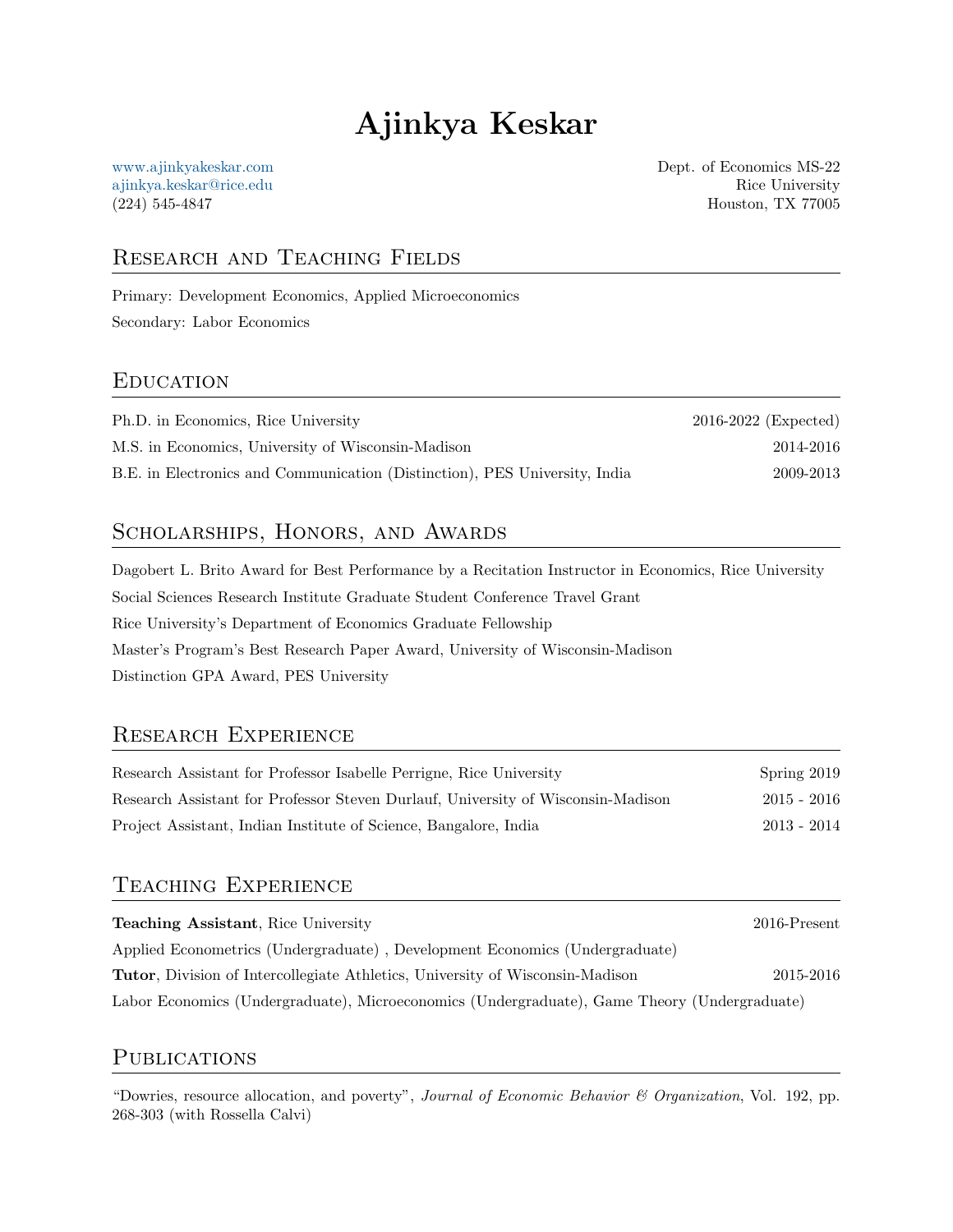# Research Papers

#### Matching on Height in India (Job market paper)

In India, height is greatly valued in the marriage market, and the child stunting rate remains strikingly high. In this paper, I juxtapose these two seemingly unrelated facts and investigate the role of parents' marital sorting and matching in determining children's height. First, I develop a two-sided matching model of the Indian marriage market to structurally estimate preferences for height. I do so while considering other critical drivers of marital sorting and matching, such as education and family wealth. I find evidence of significant positive assortative matching on height across religion-caste groups. Next, I study changes in complementarities in height over time, finding a mild increase on average but substantial heterogeneity by caste and religion. Finally, using the model estimates, I simulate parents' counterfactual joint height distribution under several hypothetical scenarios. Based on insights from the medical literature, I compute children's potential height distribution (and hence their risk of being stunted) given the counterfactual distribution of matches. I find marital sorting and matching to have a limited impact on children's average height, but a significant one on the level of inequality in children's height. Specifically, my analysis indicates that complementarities in height in the marriage market can increase the standard deviation of the distribution of potential height by up to 3% and can increase the prevalence of stunting by up to 4 percentage points.

'Til Dowry Do Us Part: Bargaining and Violence in Indian Families (with Rossella Calvi) Under Review

We develop a non-cooperative bargaining model with incomplete information linking dowry pay- ments, domestic violence, resource allocation between a husband and a wife, and separation. Our model generates several predictions, which we test empirically using amendments to the Indian anti- dowry law as a natural experiment. We document a decline in women's decision-making power and separations, and a surge in domestic violence following the amendments. These unintended effects are attenuated when social stigma against separation is low and, in some circumstances, when gains from marriage are high. Whenever possible, parents increase investment in their daughters' human capital to compensate for lower dowries.

Dowries, Resource Allocation, and Poverty (with Rossella Calvi)

We study the relationship between dowries – wealth transfers from the bride's family to the groom or his family at the time of marriage – and individual-level poverty in rural India. Based on the estimates of a collective household model, we show that the share of household consumption expenditure allocated to a woman is strongly associated with the dowry she paid at the time of her marriage. We compute poverty rates separately for women and men and find that women's poverty relative to men decreases with dowry. Moreover, women who paid dowries are less likely to be poor relative to women who did not, even when their households' consumption expenditures are the same. Our counterfactual policy analysis indicates that abolishing or reducing dowries (through anti-dowry laws or taxes, for example) may have the unintended effect of aggravating intra-household inequality and increasing women's risk of living in poverty after marriage.

### Work in Progress

Child Poverty, Resource Allocation and Child Stunting Effects of Birth Order on Marriage, Human Capital and Health: Evidence from India

### POLICY WRITING

"'Til Dowry Do Us Part: Bargaining and Violence in the Indian Marriage Market" with Rossella Calvi VoxDev (March 2021)